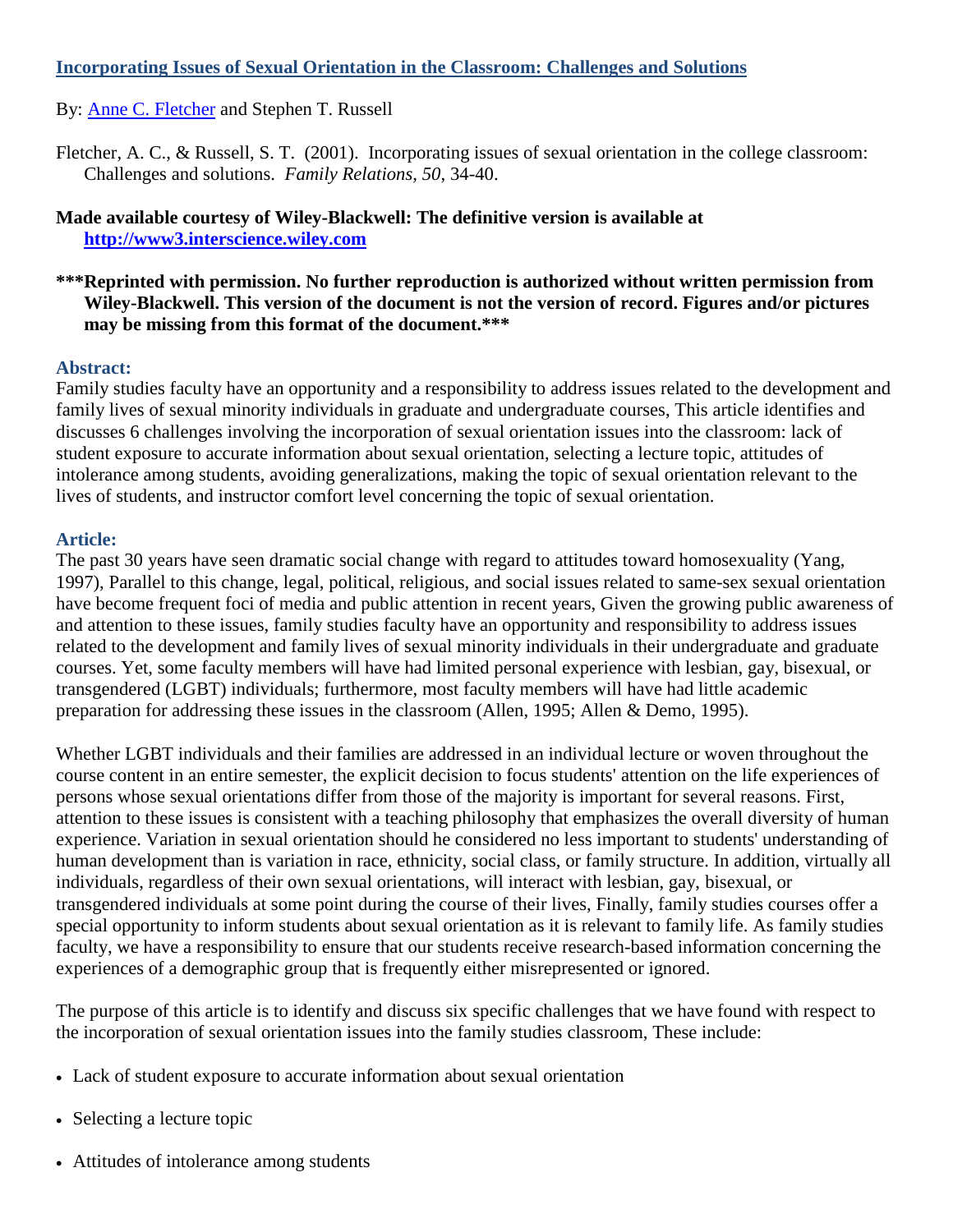- Avoiding generalizations
- Making the topic of sexual orientation relevant to the lives of students
- Instructor comfort level concerning the topic of sexual orientation.

We offer strategies that we have found to be effective for dealing with these challenges and for increasing the diversity of coverage of sexual orientation issues in the classroom. Strategies for teaching about sexual orientation have been addressed in previous issues of *Family Relations* (e.g., Allen, 1995); this article is the first to focus entirely on the challenges that accompany the decision to adopt a more inclusive approach within family studies courses.

Before we begin, it is important to provide a context for understanding our personal perspectives regarding this topic and to clarify the language used in this article. We approach issues of sexual orientation from quite different perspectives and social positions. Although we both emphasize the study of adolescence in our own work, one of us is a developmental psychologist by training, and the other is a sociologist. One of us is a heterosexual woman who studies parental and peer influences on adolescent well-being, and the other an "out" gay/bisexual man who focuses his research on adolescence and sexual orientation. Although one of us holds a "traditional" academic appointment, the other is a Cooperative Extension Specialist, conducting most of his teaching in the contexts of professional development for human services professionals, workshops for families and communities, or as a guest lecturer for campus courses. Despite our different backgrounds, we find common ground in our mutual commitment to teaching about sexual orientation. Our own differences (both personal and professional) serve to illustrate the importance of encouraging all family studies faculty to incorporate issues of sexual orientation into their classes. That attention to issues of diversity is not the sole responsibility of those faculty who happen to be members of the minority group in question has been addressed in other pedagogical writings (e.g., Marks, 1995; Thompson, 1995). Readers also may note that our training places both of us more toward the "child development" end of the "child development"—"family studies" continuum evident in many Human Development and Family Studies departments. Such an orientation may on occasion be evident in our choices of teaching examples. In discussion of research, our goal has been to be inclusive of the wide range of academic disciplines that have included attention to sexual orientation.

Regarding our use of language, we use the term "LGBT" but recognize that this term does not encompass the many identities, behaviors, or orientations that may he included within the study of sexual orientation. The term "family studies" is used in an inclusive manner and might include instruction in the disciplines of human development and family studies, sociology, psychology, anthropology, or other social sciences that focus on families. We refer to the "classroom" and include reflections from our experiences teaching not only in formal college classroom settings, but also in community settings. Finally, the term "we" is used throughout this paper to indicate the experiences and perspectives of either or both authors.

#### **Challenge 1: Lack of Student Exposure to Accurate Information About Sexual Orientation**

Issues related to the experiences of LGBT individuals have, overall, not been well represented within the broader university curriculum. Before entering a family studies course, many students' understanding of sexual minority status may be limited to information obtained during conversations with friends and family and (often inaccurate) depictions of sexual minority individuals by the media. A family studies course can be the first setting in which students will have discussed LGBT issues in a serious manner or within an academic setting. Accordingly, regardless of the specific lecture topic selected, we have found that it is important to address two issues: the prevalence and origins of same-sex sexuality, and relevant language or definitions related to sexual orientation. First, our experiences have been that many students are uninformed and curious concerning the prevalence of LGBT status and its origins. Accordingly, we spend some time at the start of a lecture reviewing the literature concerning these issues (see Allen & Demo, 1995; Laumann, Gagnon, Michael, & Michaels, 1994; Michaels, 1996; Sell, Wells, & Wypij, 1995), regardless of the overall lecture focus. This also might provide the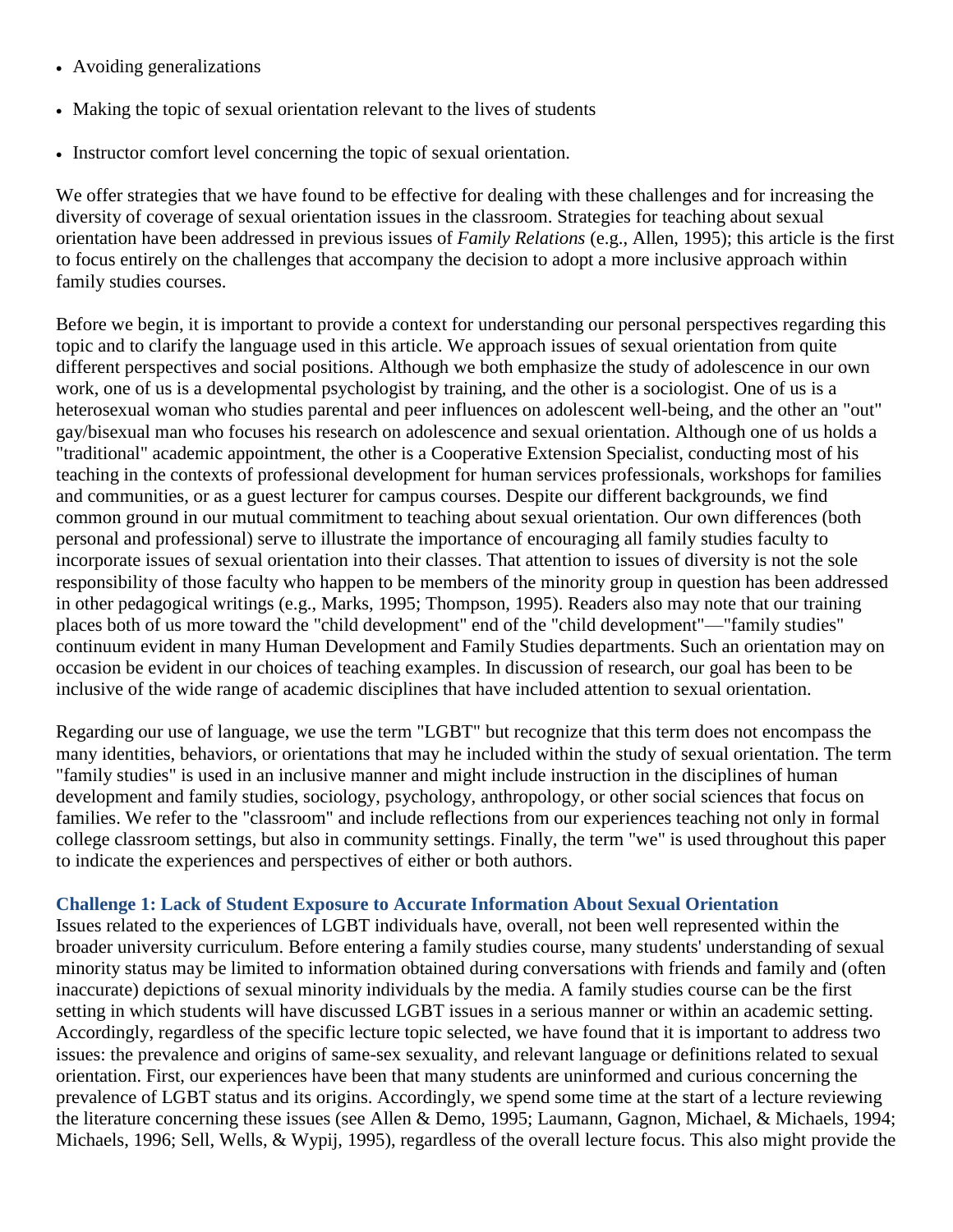opportunity for a brief discussion of the challenges of conducting research in this area, including social and political (Laumann et al.) as well as basic methodological (Bancroft, 1997) issues.

Second, all students need to be provided a basic vocabulary with which to discuss the life experiences of sexual minority individuals. Table 1 provides a list of some relevant terms with their definitions and useful references. We have found that presenting a list such as this one early in a course encourages student participation in class discussions by providing a language through which to phrase questions and comments, thus increasing the clarity of discussion. This list begins with the distinctions between three dimensions of sexual orientation: sexual identities, attractions, and behaviors (Laumann et al., 1994; Savin-Williams, 1989). It then provides terms for many common identity categories. It is important to discuss with students that, as is true in other minority communities, some words that are regarded as pejorative by the dominant culture have been "reclaimed" by sexual minority individuals. Words such as "gay" or "queer" are frequently used by LGBT people in reference to themselves, It is important to emphasize to students that when used by nonLGBT individuals, most of these words remain slurs.

## **Challenge 2: Selecting a Lecture Topic**

Clearly, no instructor can address the multitude of life experiences of LGBT individuals within the course of a single lecture (or, for that matter, a single course). To do so would be to reduce such experiences to an afterthought, as is the case in many textbooks when issues of sexual orientation are segregated to a "text box" or separate chapter (Allen, 1995). Still, we are asked on occasion to guest lecture on "sexual orientation" for family studies courses. This "guest lecturer" role provides some challenges in terms of how to avoid a segregated approach to discussing diversity in a context where the topic of sexual orientation may not have been raised previously with students.

We have found it helpful to structure such lectures around any of several more extensively researched topics related to the experiences of LGBT individuals. These might include:

- Theories regarding the origins of sexual orientation (Bem, 1996; Savin-Williams & Cohen, 1996)
- Models of sexual identity development (Cass, 1984; Reynolds & Hanjorgiris, 2000; Troiden, 1989) and critiques of those models (Diamond 1998; Oswald, 2000b; Rust, 1993, 1996)
- The coming-out experiences of sexual minority adolescents and young adults (Cohen & Savin-Williams, 1996; Gonsiorek & Rudolph, 1991; Savin-Williams, 1998)
- Risk behavior among sexual minority adolescents and adults (Faulkner *&* Cranston, 1998; Garofalo, Wolf, Kessel, Palfrey, & DuRant, 1998; Radkowsky & Siegel, 1997)

• The effect on the family system of having an LGBT family member (Crosbie-Burnett, Foster, Murray  $\&$ Bowen, 1996; Oswald, 2000a, 2000b; Savin-Williams, 1998; Savin-Williarns & Dube, 1998)

• Parenting in LGBT families (Crosbie-Burnett & Helmbrecht. 1993; Flare & Richards, 1993; Patterson, 1992, 1995)

 The study of LGBT family life, including the implications of LGBT families for dominant theories and conceptions of "family" (Allen & Demo, 1995; Carrington, 1999; Weston, 1991)

By focusing on a more clearly delineated lecture topic, instructors are able to provide a less superficial picture of the life experiences of LGBT individuals and assist students in understanding the breadth and diversity of such experiences.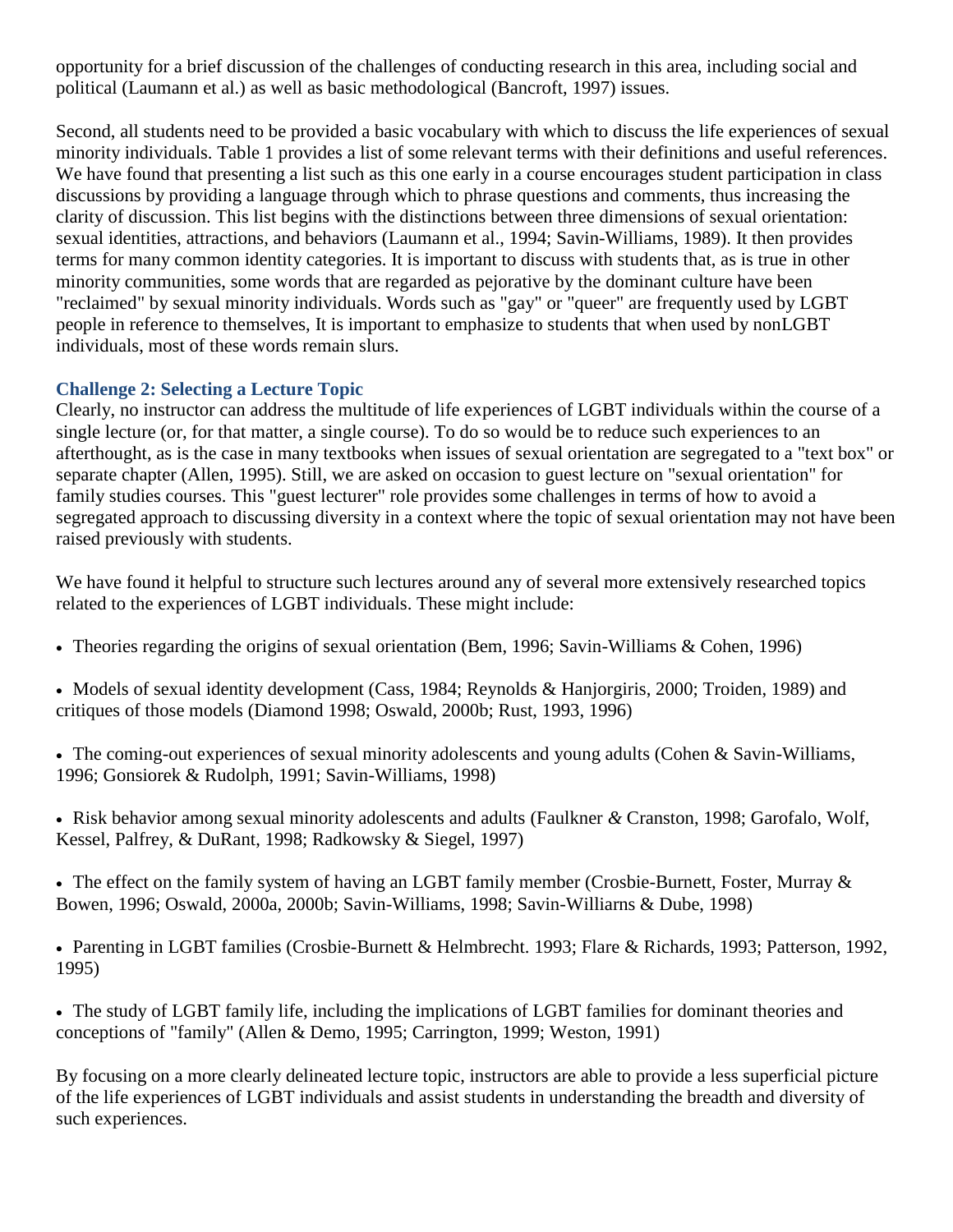Although the topics listed above may be addressed in a single lecture, information about the life experiences of LGBT individuals can and should be addressed throughout the semester, Opportunities for incorporating sexual minority experiences and concerns within existing courses abound, One example pertains to courses on adolescent development, our own particular area of expertise. The corning-out experience might he incorporated into a discussion of family interactions (parent-child or sibling relations) or peer relationships. Sexual identity development fits well into discussions of identity achievement. When discussing adolescent risk behavior, LGBT adolescents can be included as an example of an "at-risk" population for substance abuse (Faulkner & Cranston, 1998; Garofalo et al., 1998; Remafedi, 1994; Rosario, Hunter & Gwadz, 1997), depression and suicidal ideation (Bell & Weinberg, 1978; Gonsiorek, 1988; Hammelman, 1993; Hershberger & D'Augelli, 1995; Rotheram-Borus. Hunter, & Rosario, 1994), and victimization (DuRant, Krowchuck. & Sinai, 1998; Garofalo et al.; Hershberger & D'Augelli; Hunter, 1990). Instructors can better represent the diversity and variability of individual experience during a discussion of the development of intimacy and dating relationships by explicitly acknowledging the existence and challenges of LGBT romantic relationships (Savin-Williams, 1994, 1996).<br>Demografi industrial de la provincia de la provincia de la provincia de la provincia de la provincia de la pro **2012年1月1日 第1日 副部長** 

| Sexual orientation | A person's self-concept as based on sexual or emotional attractions to other persons who are of the same sex (a homosexual<br>orientation), the other sex (a heterosexual orientation), or both same and other sex (a bisexual orientation). Realization of<br>this self-concept may be outwardly expressed as a sexual identity (see below), it may be privately acknowledged but not<br>publicly expressed, or the individual may be unaware of it consciously. For further reading, including attention to "sexual"<br>identity <sup>18</sup> and <sup>46</sup> sexual behavior, <sup>28</sup> see Laumann et al. (1994) and Savin-Williams (1989). |
|--------------------|--------------------------------------------------------------------------------------------------------------------------------------------------------------------------------------------------------------------------------------------------------------------------------------------------------------------------------------------------------------------------------------------------------------------------------------------------------------------------------------------------------------------------------------------------------------------------------------------------------------------------------------------------------|
| Sexual identity    | Personally and outwardly identifying oneself as beterosexual, gay, lesbian, bisexual, transgender, queer, and so forth, A consis-<br>tent, enduring sense of the meanings that the sexual orientation and sexual behavior have for a person.                                                                                                                                                                                                                                                                                                                                                                                                           |
| Sexual behavior    | Actual sexual behavior between people. Sexual practices may or may not be consistent with a person's sexual identity or<br>onentation.                                                                                                                                                                                                                                                                                                                                                                                                                                                                                                                 |
| Homosexual         | A term used to refer to a person based on her or his same sex sexual orientation, identity, or behavior; that is, sexual orientas,<br>tion, identity, and behavior are distinct dimensions of sexuality. For example, a person may engage in homosoxual behavior-<br>but not identify himself or herself as homesexual, conversely, persons with same-sex orientations and identifies may not<br>eneage in homosexual behavior.                                                                                                                                                                                                                        |
| Heterosexual       | A term used to refer to a person based on her or his other sex sexual orientation, identity, or behavior. Sometimes referred to<br>as "straight." As commonly used, this term usually implies other sex orientation, identity, and behavior. A person may, for<br>example, identify herself as helorosexual but engage in homosexual behavior, however,                                                                                                                                                                                                                                                                                                |
| <b>Bisexual</b>    | A term used to refer to a person whose sexual orientation, identity, or behavior is for both the same and other sex. This term<br>is also a self-identity used by people who are sexually and emotionally attracted to persons of both genders.                                                                                                                                                                                                                                                                                                                                                                                                        |
| Lesbian            | A self-fabel for a woman whose sexual and emotional auractions are for other women.                                                                                                                                                                                                                                                                                                                                                                                                                                                                                                                                                                    |
| Gay                | A self-label for a man whose sexual and emotional attractions are for other men.                                                                                                                                                                                                                                                                                                                                                                                                                                                                                                                                                                       |
| Oueer              | An historically pejorative term that has been reclaimed by LGBT groups as an affirmative identity when used among them-<br>selves (see Marks & Leslie, 2000, for a discussion of queer theory in the context of family studies).                                                                                                                                                                                                                                                                                                                                                                                                                       |
| Sexual minority    | An umbrella term used to include persons representing many sexual identities; it has been used to include persons who have<br>not self-identified based on a sexual identity but are in the minority based on their behavior, desires, or experiences,                                                                                                                                                                                                                                                                                                                                                                                                 |
| Transsexual        | A medical term council in the 1950s to refer to individuals who not only desire to live in another gender, but to alter their<br>bodies through surgeries and hormone treatments. Not all transsexuals choose to complete all possible surgeries or hormone<br>treatments. Sometimes spelled "fransexual" (Enterson & Rosenfeld, 1996; Lesser, 1999; Tewksbury & Gagne, 1996).                                                                                                                                                                                                                                                                         |
| Transgerider       | This to m originally referred to individuals who lived in another gender but did not desire surgery, meaning "crossing gender"<br>rather than "crossing sex." Increasingly, the term has been adopted by many to refer to everyone who transgresses social<br>norms of sex and gender (Emerson & Resented, 1996; Lesser, 1999; Tewksbury & Gagne, 1996).                                                                                                                                                                                                                                                                                               |
| LGBT/LGBTQA        | Abbreviations for "lesbian," "gay," "bisexual," "transgender," "questioning," and "ally." "Questioning" usually refers to<br>young people who have not developed a stable sense of themselves as LGBT, "Ally" may be included in this abbreviation<br>to include non-LGBT individuals who are supportive of LGBT rights.                                                                                                                                                                                                                                                                                                                               |
| Coming out         | Disclosing the nature of one's LGBT identity to others. Because most people are presumed to be heterosexual, coming out is<br>not a discrete life event but a lifelong process (see Allen, 1995, and Savin-Williams, 1998). Coming out may also be expe-<br>rienced by heterosexual family members of LCBT persons; when a child or sibling comes out, often family members expe-<br>rience coming out as the parint or sibling of a LGBT person (see Crosble-Burnett et al., 1996).                                                                                                                                                                   |
| Heterosexism       | The presumption that everyone is (or should be) heterosexual, resulting in the ignorance of or devaluing of LGBT behavior.<br>orientations, identities, or relationships, and the labeling of these as deviant (see Allen, 1995; Herek, Kimmel, Amaro, &<br>Melton, 1991).                                                                                                                                                                                                                                                                                                                                                                             |
| Homophobia         | This term literally means "fear of homosexuals," but in recent decades, it has come to be used to indicate prejudice against<br>sexual minority people (see Blumenfeld, 1992, and Assault on Gay America, available from Fublic Broadcasting Service<br>Video).                                                                                                                                                                                                                                                                                                                                                                                        |

Similar opportunities exist within other family studies courses. The experiences of LGBT parents and the health and wellbeing of their children might be included within infant development and parenting courses (Crosbie-Burnett & Helmbrecht, 1993; Hare & Richards, 1993; Patterson, 1992, 1995). Educators should include LGBT partnerships in discussions of relationship formation, family structure, and family dynamics—they provide the opportunity to (a) challenge hegemonic conceptualizations of family (Weston, 1991) and (b) explore inequality,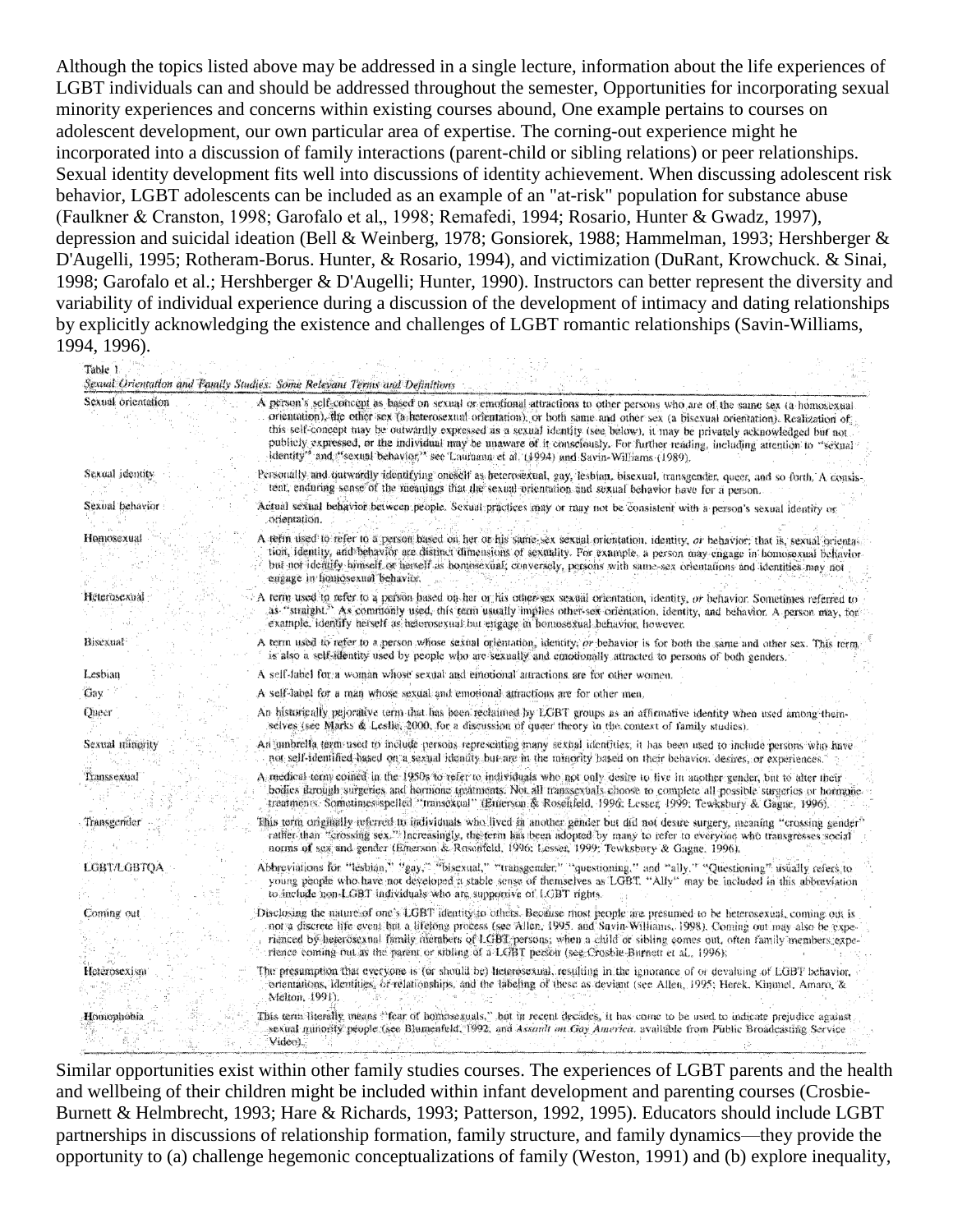privilege, and disadvantage within family systems (Allen, 1995), Past work that arguably romanticizes egalitarianism within gay families (Weston) can be contrasted with recent work that challenges these notions, situating inequality within these families in the context of political, social, and economic constraints (Carrington, 1999).

### **Challenge 3: Attitudes of Intolerance Among Students**

Given widespread societal attitudes of intolerance for sexual diversity, it is perhaps inevitable that one of the greatest challenges for instructors when incorporating attention to diversity regarding sexual orientation into their courses will be the beliefs and behaviors of students. It has been our experience that although social sanctions prevent students from making inappropriate comments in class concerning race and ethnicity, social class, or religious beliefs, it is perceived by many students to be acceptable to make inappropriate remarks regarding sexual orientation. The challenge for instructors is complex. Balancing the strong emotions and opinions of students takes place within a context in which the goal is to provide all students with a clear understanding of the ways that sexual orientation plays a role in individual and family life. It is important to balance the need for sensitivity to students' religious beliefs while simultaneously creating a learning environment that is safe and includes acceptance for individual LGBT students. We offer the following suggestions to instructors as they deal with students' attitudes and belief systems in the classroom context.

It is important to communicate to students that across all disciplines, postsecondary education requires exposure to a variety of facts (scientific, historical, or behavioral) and research findings that may (and hopefully will) challenge students' existing knowledge bases. Throughout standard collegiate curriculum, students from all backgrounds are routinely required to study ideas that are not consistent with their personal experiences, histories, and faiths, Information about diversity in sexual orientation should be viewed in this same vein and should not be presented or perceived as an attack on students' cultural backgrounds or religious beliefs. When it is perceived as such by students, we remind those students that in most family studies courses, they are exposed to research on issues which their faiths may not condone but which are important aspects of understanding contemporary families and their well-being *(e.g., divorce or nonmarital pregnancy)*. Thus, just as we would not tolerate anti-Semitic or racist remarks within an academic setting, so, too, should we be clear that homophobic remarks or behaviors in the classroom are unacceptable. Thompson (1995) reminds us that, given the opportunity, other students often will take responsibility themselves to confront classmates who make inappropriate or homophobic remarks. Instructors can encourage such interactions by emphasizing that sensitivity and respect are group responsibilities.

A second issue that has come up in teaching settings is the idea that attention to sexual orientation affords sexual minority persons a privileged position in the classroom, or "special rights," the well-known language that has been used to argue against civil rights protection for LGBT people; When students suggest that attention to sexual orientation is "special treatment," we respond with a discussion of the degree to which heterosexuality is culturally privileged. We use this discussion as an opportunity to frame the study of same-sex sexual orientation as an issue that has been marginalized. Given this marginalization, we argue that it is appropriate for us to study and understand variability in sexual orientation in the lives of individuals and families.

We have adopted several different strategies for introducing the topic of sexual orientation in such a way so as to assist students in moving beyond their initial preconceptions concerning this topic. We have successfully anticipated inappropriate class comments by beginning class with a set of guidelines for thinking about sexual orientation. Such guidelines include (a) examining similarities in definitions of racism, sexism, and homophobia; (b) thinking about sexual orientation as a continuum, ranging from heterosexuality to homosexuality (and, accordingly, defining nonheterosexual orientations as variations from the cultural norm, not aberrations); and (c) addressing the concept of sexual orientation as not merely a lifestyle choice and not amenable to change.

We also believe it to be essential to impart upon students a feeling of empathy for the circumstances of all individuals whose lives are under discussion. The importance of empathy as a part of the "pedagogy of care"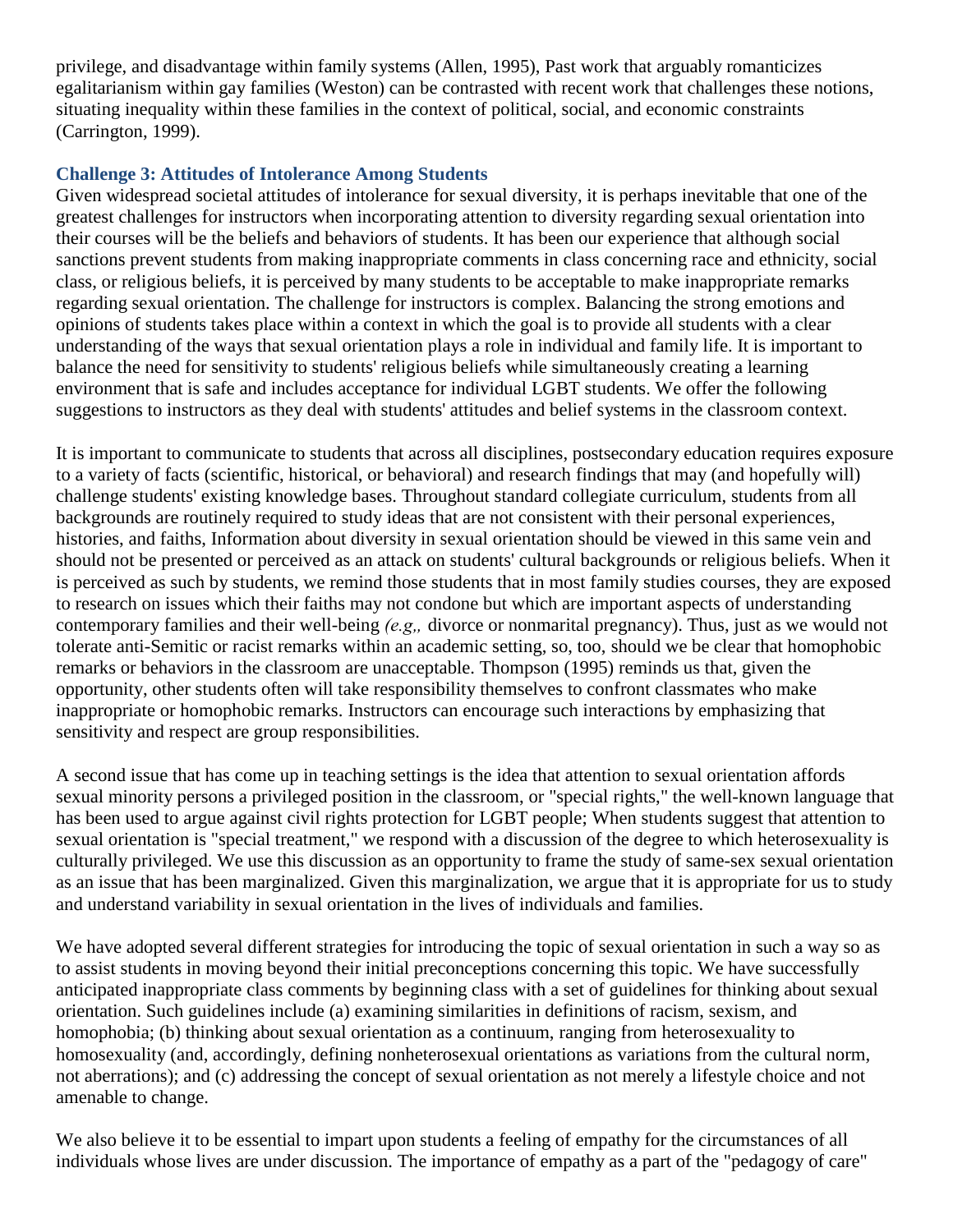has been raised by Thompson (1995) in discussion of teaching about ethnic minority families. It is no less relevant when teaching about LGBT individuals and their families, Approaches for encouraging students to develop empathy have been discussed by others and include encouraging students to examine issues and ask questions from the perspectives of the minority group in question (Thompson). In addition, we have encouraged students to step outside their safety zones when thinking about sexual orientation by walking them through scenarios in which they are themselves LGBT individuals or in which they, as heterosexuals, are pressured to change their own sexual orientations. In the course of such exercises, students can be encouraged as a group to think about such questions as "How does society treat LGBT people?" or "Can an individual choose to change his or her sexual orientation?" In the case *of* the latter, instructors should be aware of attention to "conversion therapy" for homosexuality in recent years. Students may have heard conflicting information regarding whether same-sex sexual orientation can be "cured." In such instances, we would indicate to students not only that such therapy is unthinkable for many LGBT individuals, but also that there is no existing scientific evidence that sexual orientation conversion therapies have been successful in the long term (Just the Facts Coalition, n,d.).

Other teaching strategies that may assist students in increasing levels of empathy and awareness of the perspectives and circumstances of LGBT individuals include selective showing of videos during class. Videos we have used in the past include *All God's Children* (available from Woman Vision Video), which examines the church lives and faith communities of African American LGBT persons, and *Assault on Gay America* (available from Public Broadcasting Service Video), which examines the growing public acceptance of homosexuality and concurrent rise in acts of violence against LGBT persons (for other video recommendations, see Allen 1995). Homophobia exercises that might be adapted for in-class use are available through Blumenfeld (1992).

#### **Challenge 4: Avoiding Generalizations**

When presenting social science research findings to students, instructors frequently run the risk of painting the experiences of groups of individuals with overly broad strokes. Students may leave lectures with the impression that *all* children with parents who are involved in their education will he successful academically or that *all*  adolescent marriages will end in divorce, Similarly, when presented with information on LGBT individuals and families, students might leave with the impression that LGBT people and their life experiences are uniform and predictable. Instructors may circumvent such misconceptions by emphasizing differences between "average" group experiences and the varying experiences of LGBT individuals (Allen, 1995; Demo & Allen, 1996), Just as is true for heterosexuals, LGBT individuals vary in terms of gender, ethnicity, social class, occupation, the presence of physical and emotional disabilities, and place of residence. In addition, they may vary according to status on characteristics specific to LGBT individuals, such as whether they have come out to significant others in their lives (see Allen & Demo, 1995).

Although researchers and teachers alike are quick to combine individuals from varying sexual minority categories (e.g., combining lesbian, gay, bisexual, transgender, and transsexual individuals under the term "LGBT"), there are significant differences in the life experiences of individuals within these different groups. For example, a study comparing gay, lesbian, and married heterosexual couples found' that although both gay partners and lesbian partners reported higher autonomy than did heterosexual partners, lesbian couples reported more relationship equality than did either heterosexual or gay couples (Kurdek, 1998). Research on sexual minority adolescents provides several additional examples. Studies indicate that gay men may be aware of their same-sex attractions at an earlier age than are lesbians (Saghir & Robins, 1973), whereas bisexuals may selfidentify at later ages than both gay men and lesbians (Rust, 1993; Weinberg, Williams, & Pryor, 1994). Furthermore, a recent study of the school experiences of sexual minority youth reported that youth with bisexual romantic attractions are most likely to report lower grades and troubles at school (Russell, Seif, & Throng, in press). Finally, although limited research has compared the experiences of LGBT youth from different racial and ethnic background, a recent study found that White sexual minority youth may differ from Black, Asian, and Hispanic youth in their school experiences (Russell & Truong, in press). Among sexual minority youth in the study, only those who were White reported low grades, negative school attitudes, and low educational expectations compared with heterosexual peers of the same race or ethnicity. The findings suggest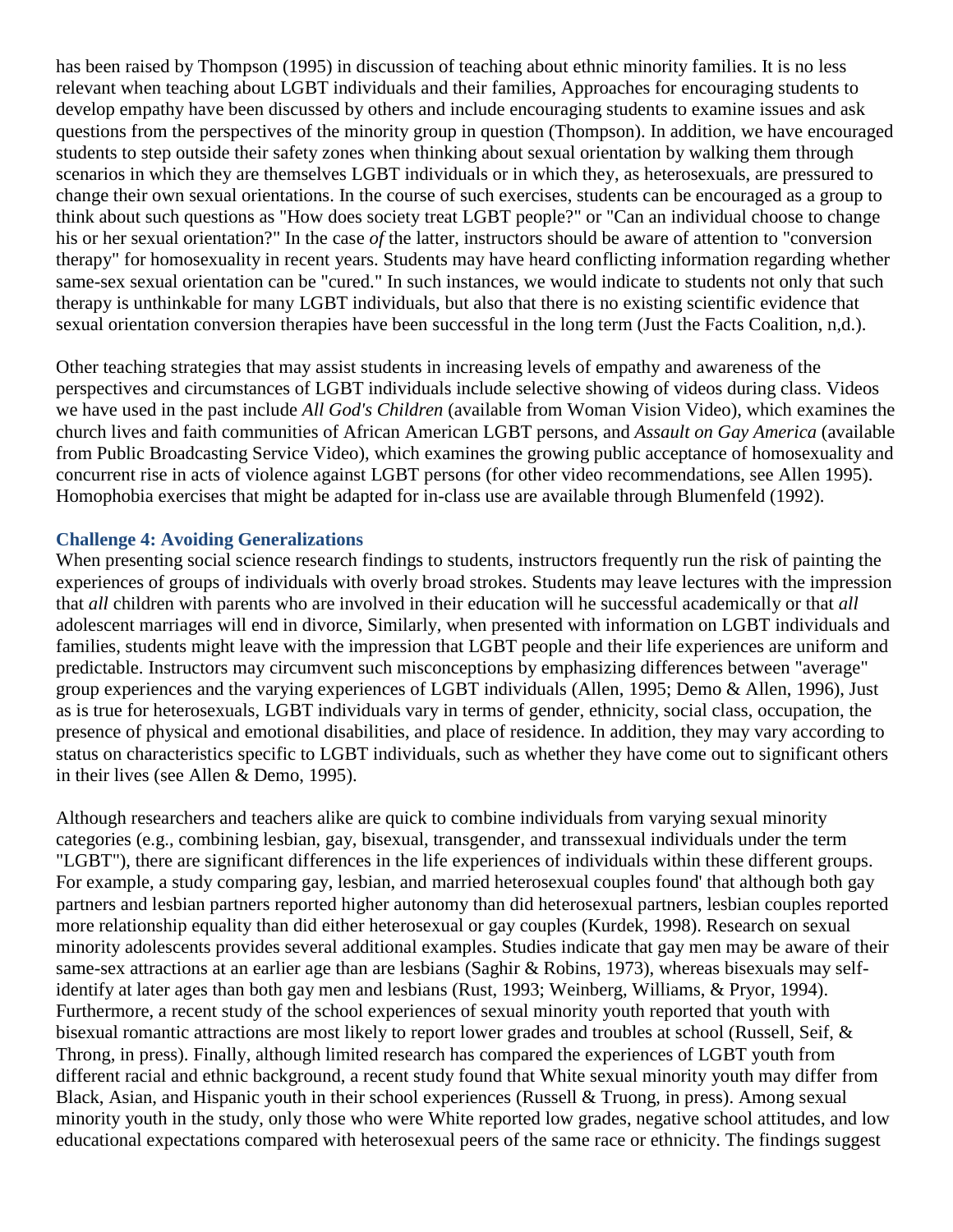that the experience of a sexual minority status may operate in different ways for youth with different racial or ethnic minority backgrounds.

# **Challenge 5: Making the Topic of Sexual Orientation Relevant to the Lives of Students**

Prevalence statistics would lead to the conclusion that fewer than 1 in 10 postsecondary students will ultimately come to identify themselves as members of a sexual minority. An additional number of students will, at the time they hear a lecture on this topic, have experienced interactions with friends or family members who have come out regarding their sexual orientations. Still, even though there has been increasing public attention to same-sex sexual orientation, for many university students the topic of sexual orientation seems inapplicable to their own life experiences. On the other hand, many students believe that they are the only individuals in the class who have a family member or friend who is lesbian, gay, or bisexual and that their experiences with same-sex sexual orientation are unusual, We have begun lectures on sexual orientation by asking how many individuals in the classroom have a significant person in their lives who is LGBT, whether a family member, friend, or themselves, Students often are surprised that so many fellow classmates have had experience with same-sex sexual orientation; many will never have talked with others about it. This exercise eases some tensions among students who may have felt that they were the "only ones" to have dealt with these issues.

It also has been our experience that the relevance and importance of this topic is clearer to students when they learn that others in their class share similar experiences and when they are given opportunities to apply the material presented in class to more "real-life" events. One method we have used is to divide classes into small groups at the end of a class period. Students then work together to write paragraphs delineating what they, as parents, would want to say to an adolescent child who has just told them of their sexual minority status. Similar scenarios could be enacted in which students develop responses to friends who have come out to them or plan how they might handle coming out to a family member if they were LGBT. These exercises challenge students to put sexual orientation issues into a family context and to play active roles in assessing the impact of sexual orientation on family relationships.

## **Challenge 6: Instructor Comfort Level Concerning the Topic of Sexual Orientation**

It is to be expected that individual faculty will vary in the extent to which they feel comfortable incorporating information about the experiences and development of sexual minority individuals within their courses. In addition to the lack of training that academicians receive for addressing these issues in the classroom (Allen. 1995), a lack of comfort may originate in (a) uncertainty regarding how to introduce a topic that is politically controversial, (b) concerns regarding anticipated student response to such information, (c) a lack of selfperceived expertise regarding this subject matter, or (d) even a more generalized hesitancy to discuss sexuality in an academic context. Bearing in mind the broad array of potential origins of instructor discomfort with this lecture topic, we offer the following suggestions.

First, instructors should recognize that it not necessary to be an expert on sexual minority research to incorporate this topic into a course, An instructor whose expertise lies in the area of intergenerational relationships, but is charged with teaching a child development course, should feel no less qualified to discuss research on sexual minority individuals than to present information about adolescent identity formation, parenting styles, or attachment research— all of which would he commonly included in such a course, The reference list for this article should provide a good starting point for obtaining accurate information concerning current research on LGBT issues. Of course, instructors occasionally will need to answer student questions with "I don't know" or refer them to an appropriate outside source, Students often are appreciative of instructors' willingness to admit that they are not experts within a specific field and will make use of referrals to the appropriate literature to uncover the answers to their own questions.

Instructors who wish to incorporate the experiences of LGBT individuals into their courses also should not feel undue pressure to make immediate and substantial changes to their course syllabi. A first step toward gradually increasing levels of comfort with discussion of LGBT-related topics might be merely to practice working the terms "gay" and "lesbian" into class lectures and discussions. As instructors' levels of comfort and confidence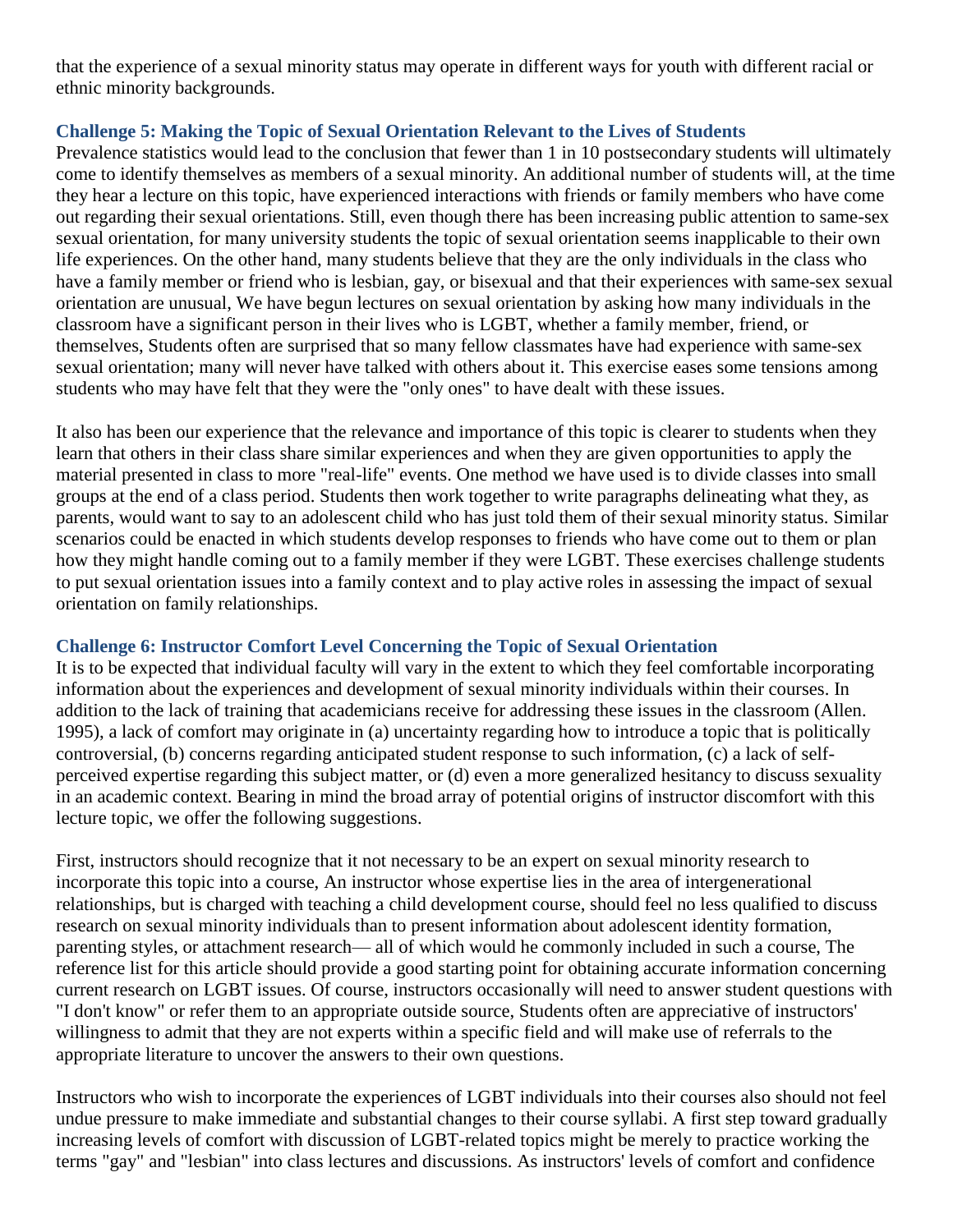increase, portions of existing lectures may be reworked to reflect the experiences of LGBT youth. Finally, instructors may wish to develop new lectures focusing on specific topics within the research literature on sexual orientation as suggested earlier in this article, There may even be advantages to delaying the development of such lectures until a course has been taught a few times, Not only will instructors feel more confident concerning preparation for a course, but they also will gain valuable insights concerning the aspects of the LGBT experience that are of greatest interest to and relevance for their students. For example, after several semesters of teaching adolescent development courses, we found that students were especially curious about the family experiences of LGBT adolescents. Accordingly, we developed a lecture for these courses that considered the coming-out experiences of LGBT adolescents and their subsequent relationships with family members. It is our general perspective that information about sexual orientation should be integrated into "existing family studies courses. Nonetheless, we acknowledge that because this is a sensitive social issue, such integration will take time and may develop over the course of several years.

## **Conclusion**

Sexual orientation is a topic that has not received adequate attention within family studies courses. This topic is of great importance for many contemporary families, It was once true that attention to sexual orientation was not included in family studies courses because there was too little research available, and we literally had no more than anecdotal information about LGBT issues in the context of families. As public interest in LGBT lives has grown over the past decades, so, too, has research on this subject within our discipline(s). We argue that more attention should be given to sexual orientation within family studies courses and that, ideally, emphasis on sexual orientation should be holistically integrated throughout our curriculums.

Providing education about this and other culturally sensitive issues can be challenging. Nonetheless, we believe that integrating issues related to sexual orientation into family studies courses has both scientific and social value. It is clear that Western cultures are changing; the visibility and acceptance of sexual minorities are major changes that have affected family life in recent times, Information and education about sexual orientation within the context of the contemporary family provides students with important knowledge that they will need to live in increasingly diverse communities. Ultimately, it may provide them with life skills that will influence their present and future family lives,

#### **References**

Allen. K. R. ((995). Opening the classroom closet: Sexual orientation and self-disclosure. *Funnily Relations, 44,*  136-141.

Allen, K. R.. & Demo, D. H. (1995). The families of lesbians and gay men: A new frontier in family research. *Journal of and the Family, 57,* 111*-*127.

Bancroft, J. (Ed.). (19971. *Researching sexual behavior: Methodological issues.* Bloomington, IN: Indiana University Press.

Bell, A. P. & Weinberg, M, S. (1978). *Homosexualities: A study of diversify among men and women,* New York; Simon & Schuster,

Bem, D. J. (199(1). Exotic becomes erotic: A developmental theory of sexual orientation. *Psychological Review. 103,* 320-335.

Blumenfeld, W. J. (1992). *Homophobia: How we all pay the price.* Boston: Beacon Press.

Carrington. C. (1999). *No place like home: Relationships and family life among lesbians and gay men.* Chicago: University of Chicago Press.

Cass, V, C. (1984). Homosexual identity formation: Testing a theoretical model. *Journal of Sex Research, 20,*  143-167,

Cohen, K, M.. & Savin-Williams, R. C. (19961. Developmental perspectives on coming out to self and others. In R. C. Savin-Williams *&* K. M. *Cohen (Eds.), The lives of lesbians, gays, and bisexuals:. Children to adults (*pp*.* 113-151). New York: Harcourt Brace College.

Crosbic-Burnett. M., Foster, T. L., Murray, C. I.. & Bowen, G. L. 11996). Gays' and lesbians' families-of-origin: A social-cognitive-behavioral model of adjustment. *Family Relations, 45,* 397-403.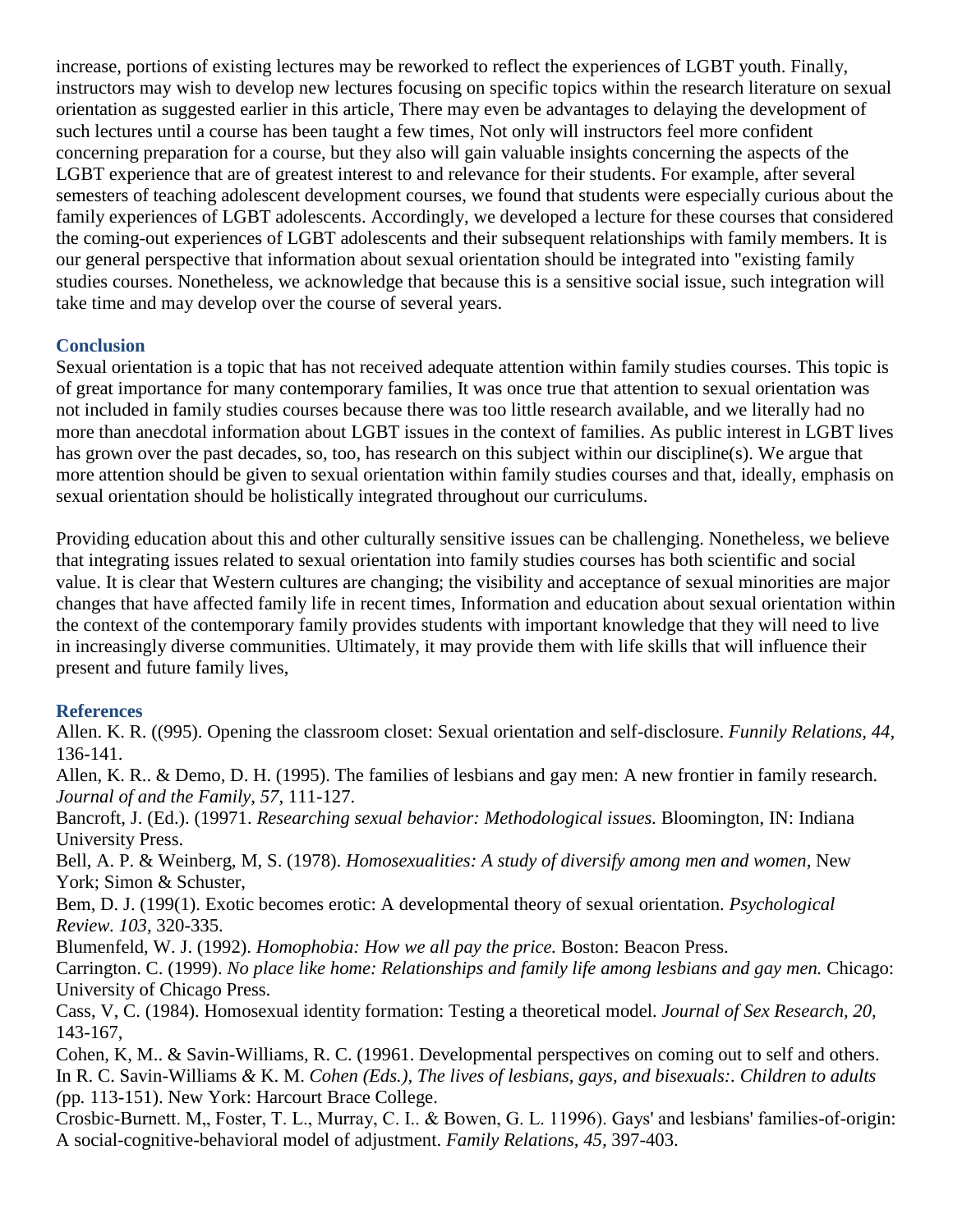Crosbie-Burnett, M., & Helmbrecht, L. (1993). A descriptive empirical study of gay male stepfamilies. *Family Relations, 42.* 256-262.

Demo. D. H,. *&* Allen, K. R. (1996). Diversity within lesbian and gay families: Challenges and implications for family theory and research. *Journal of Social and Personal Relationships, 13,* 415-434.

Diamond, L. M. (1998). Development of sexual orientation among adolescent and young adult women. *Developmental Psychology, 34,* 1085-1095.

DuRant, R. 14., Krowehuck, D. p. , & Sinal, S. H. (1998). Victimization, use of violence, and drug use at school among male adolescents who engage in same-sex sexual behavior, *Journal of Pediatrics, 138, 113-118,*

Emerson, S., & Rosenfeld, C. (1996). Stages of adjustment in family members of transgender individuals. *Journal of Family Psychotherapy, 7,* 1-12. Faulkner, A. H., & Cranston, K. ((998). Correlates of same-sex sexual behavior in a random sample of Massachusetts high school students, *American Journal of Public Health, 88,* 262-266,

Garofalo, R., Wolf, R. C., Kessel, S., Palfrey. J.. & DuRant, R. H. (1998). The association between health risk behaviors and sexual orientation among a school-based sample of adolescents. *Pediatrics, 101,* 895-902. Gonsiorek, J. C. (1988). Mental health issues of gay and lesbian adolescents. *Journal of Adolescent Health Care, 9,* 1 (4-122.

Gonsiorek, J. C., *&* Rudolph. J. R. (1991), Homosexual identity: Coming out and other developmental issues. in J. C. Gonsiorek & J. D. Weinrich (Eds.), *Homosexuality: Research implications for public policy* (pp. 161-176). Newbury Park. CA, Sage.

Hammelman, T. L. (1993). Gay and lesbian youth: Contributing factors to serious attempts or considerations of suicide. *Journal of Gay and Lesbian Psychotherapy,* 2,77-89.

Hare, J., & Richards, L. (1993), Children raised by lesbian couples: Does context of birth affect father and partner involvement? *Family Relations, 42,* 249- 255.

Herek, G. M., Kimmel. D. C., Amara, H., & Melton, G. B. (1991). Avoiding heterosexist bias in psychological research. *American Psychologist, 46,* 957- 963.

Hershberger,L.. *&* D'Augelli, A. R. (1995). The impact of victimization on the mental health and suicidality of lesbian, guy, and bisexual youths. *Developmental Psychology, 31,* 65-74.

Hunter. J. (1990). Violence against lesbian and gay male youths. *Journal of Interpersonal Violence, 5,* 295-300. Just the Facts Coalition. (n.d). *Just the facts about sexual orientation and youth; A primer for principals, educators, and school personnel.* Retrieved September 22,2000 from the World Wide Web: http:/[/www.apa.org/pingbc/puhlicat](http://www.apa.org/pingbc/puhlica-tions/justthefacts.html)ions/justthefacts.html

Kurdek, L. A. (1998), Relationship outcomes and their predictors: Longitudinal evidence from heterosexual married. gay cohabiting, and lesbian cohabiting couples. *Journal of Marriage and the Family,* 60,553-568. Laumann, E. O., Gagnon, J. H., Michael, R. T., & Michaels, S. (1994). *The social organization of sexuality.: Sexual practices in the United States* Chicago: University of Chicago Press.

Lesser. J. G. ((999). When your son becomes your daughter; A mother`s adjustment to a transgender child, *Families in Society, 80,* 182-189.

Marks. S. R. (19951. The art of professing and holding back in a course on gender. *Family Relations. 44,* 142- 148.

Marks, S. R.. & Leslie. L. A. (2000). Family diversity and intersecting categories: Toward a richer approach to multiple roles. In D, H. Demo & K. R. Allen (Eds.), *Handbook of family diversity* (pp. 402-4231. New York: Oxford University Press.

Michaels, S. (1996). The prevalence of homosexuality in the United States, In R. P. Cabaj & T. S. Stein (Eds.), *Textbook of homosexuality and mental health* (pp. 43-63), Washington, DC: American Psychiatric Press, Oswald, R. F (2000a), A member of the wedding? Heterosexism and family ritual, *Journal of Social and Personal Relationships, 17,* 349-368.

Oswald, R. F (2000b). Family and friendship relationships after young women come out as bisexual or lesbian. *Journal of Homosexuality, 38,* 65-83. Patterson, C. J. (1992). Children of lesbian and gay parents. *Child Development; 63,* 1025-1042.

Patterson, C. J. (1995), Lesbian mothers, gay fathers, and their children, In A. R. D'Augelli & C. J. Patterson (Eds.), *Lesbian, gay. and bisexual identities over tire lifespan: Psychological perspectives* (pp. 262-290). New York; Oxford University Press.